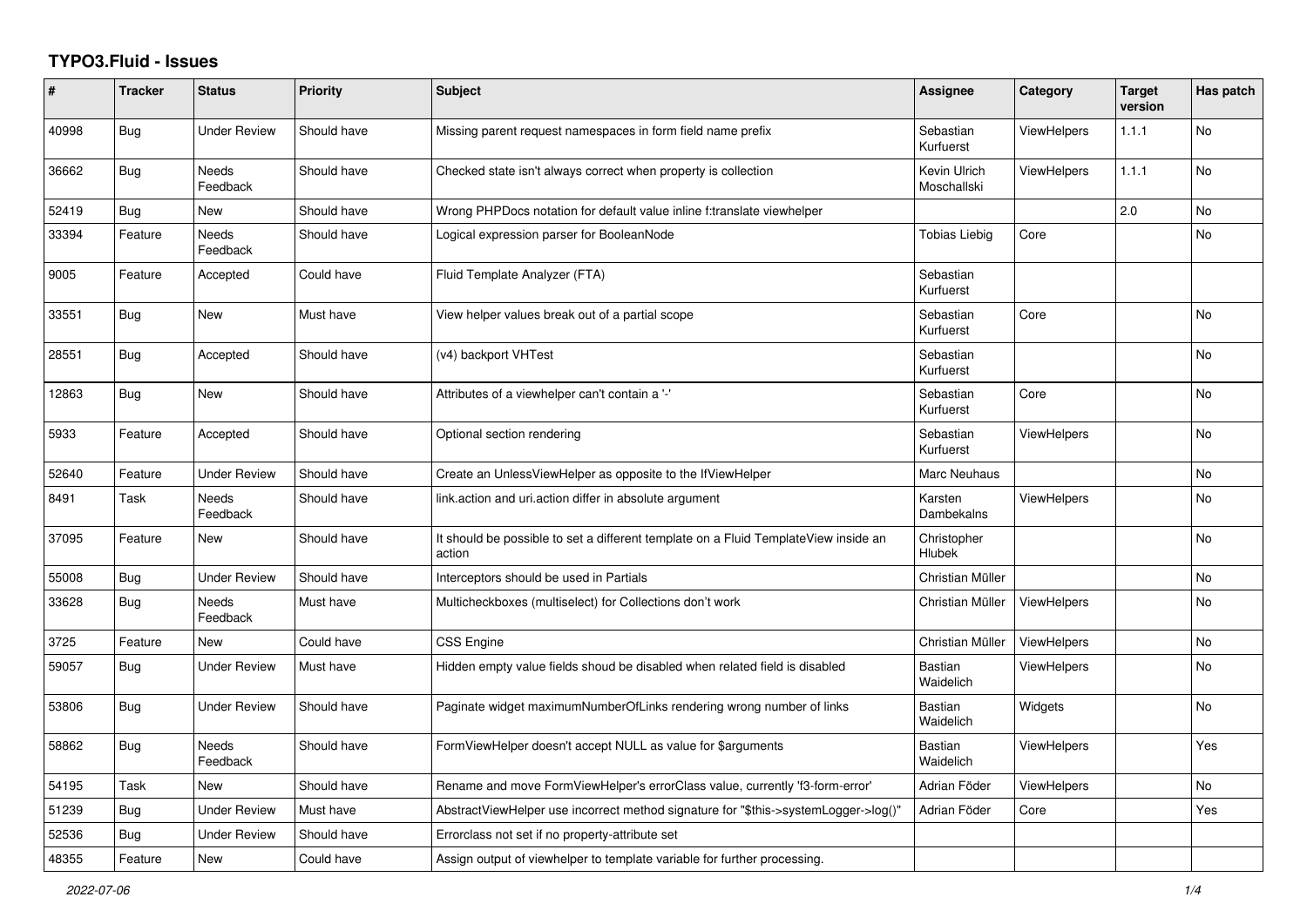| #     | <b>Tracker</b> | <b>Status</b>            | <b>Priority</b> | <b>Subject</b>                                                                       | Assignee | Category    | <b>Target</b><br>version | Has patch |
|-------|----------------|--------------------------|-----------------|--------------------------------------------------------------------------------------|----------|-------------|--------------------------|-----------|
| 45345 | Feature        | <b>Needs</b><br>Feedback | Should have     | Easy to use comments for fluid that won't show in output                             |          |             |                          |           |
| 13045 | Bug            | New                      | Should have     | Entity decode of strings are different between if-conditions and output of variable  |          |             |                          |           |
| 9950  | Task           | New                      | Should have     | Binding to nested arrays impossible for form-elements                                |          | ViewHelpers |                          |           |
| 9514  | Feature        | New                      | Should have     | Support explicit Array Arguments for ViewHelpers                                     |          |             |                          |           |
| 4704  | Feature        | <b>New</b>               | Should have     | Improve parsing exception messages                                                   |          | Core        |                          |           |
| 1907  | Feature        | New                      | Could have      | Default values for view helpers based on context                                     |          | Core        |                          |           |
| 65424 | Bug            | <b>Under Review</b>      | Should have     | SelectViewHelper must respect option(Value Label)Field for arrays                    |          | ViewHelpers |                          | No        |
| 60271 | Feature        | New                      | Should have     | Paginate viewhelper, should also support arrays                                      |          |             |                          | No        |
| 60181 | Feature        | <b>New</b>               | Could have      | Caching mechanism for Fluid Views/Templates                                          |          | View        |                          | No        |
| 60003 | Feature        | New                      | Should have     | Add required-Attribute to f:form.password                                            |          | ViewHelpers |                          | No        |
| 58983 | Bug            | New                      | Should have     | format.date does not respect linebreaks and throws exception                         |          |             |                          | No        |
| 58921 | Bug            | New                      | Should have     | f:form.* VHs crash if NOT inside f:form but followed by f:form                       |          |             |                          | No        |
| 57885 | Bug            | New                      | Must have       | Inputs are cleared from a second form if the first form produced a vallidation error |          |             |                          | No        |
| 56237 | Task           | New                      | Should have     | in-line (Condition) ViewHelpers should not evaluate on parsing                       |          |             |                          | No        |
| 54284 | Bug            | New                      | Should have     | Default Option for Switch/Case VH                                                    |          | ViewHelpers |                          | No        |
| 52591 | Bug            | New                      | Should have     | The Pagination Widget broken for joined objects                                      |          |             |                          | No        |
| 51277 | Feature        | New                      | Should have     | ViewHelper context should be aware of actual file occurrence                         |          |             |                          | No        |
| 51100 | Feature        | <b>New</b>               | Must have       | Links with absolute URI should have the option of URI Scheme                         |          | ViewHelpers |                          | No.       |
| 50888 | Bug            | <b>Under Review</b>      | Should have     | WSOD by changing name of section and if Fluid caches are generated                   |          |             |                          | No        |
| 49756 | Feature        | <b>Under Review</b>      | Should have     | Select values by array key in checkbox viewhelper                                    |          |             |                          | No        |
| 49600 | Bug            | New                      | Should have     | f:form tag shown as a HTML on frontend                                               |          | ViewHelpers |                          | No.       |
| 49038 | <b>Bug</b>     | New                      | Must have       | form.select does not select the first item if prependOptionValue is used             |          |             |                          | No        |
| 47669 | Task           | New                      | Should have     | FormViewHelper does not define the default request method                            |          |             |                          | No        |
| 47006 | Bug            | <b>Under Review</b>      | Should have     | widget identifier are not unique                                                     |          |             |                          | No        |
| 46545 | Feature        | <b>New</b>               | Should have     | Better support for arrays in options of SelectViewHelper                             |          |             |                          | No        |
| 46257 | Feature        | <b>Under Review</b>      | Should have     | Add escape sequence support for Fluid                                                |          | Core        |                          | No        |
| 46091 | Task           | Needs<br>Feedback        | Should have     | Show source file name and position on exceptions during parsing                      |          |             |                          | No        |
| 45394 | Task           | New                      | Should have     | Forwardport Unit test for standalone view                                            |          | View        |                          | No        |
| 45153 | Feature        | New                      | Should have     | f:be.menus.actionMenuItem - Detection of the current select option is insufficient   |          |             |                          | No        |
| 43072 | Task           | New                      | Should have     | Remove TOKENS for adding templates fallback in Backporter                            |          | View        |                          | No        |
| 43071 | Task           | New                      | Should have     | Remove TOKENS for adding fallback teplates in B                                      |          |             |                          | No        |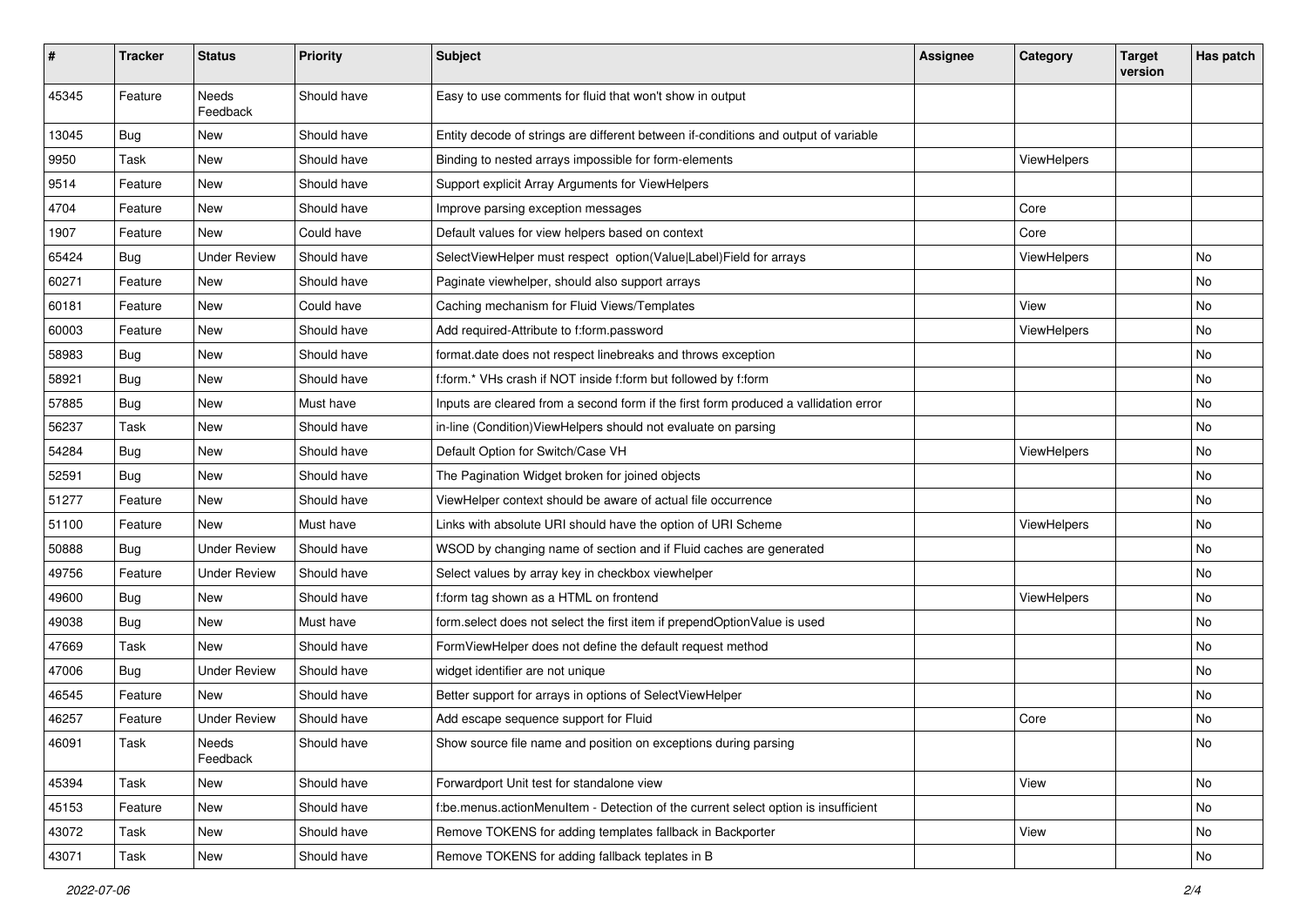| $\sharp$ | <b>Tracker</b> | <b>Status</b>       | <b>Priority</b>      | Subject                                                                                                     | <b>Assignee</b> | Category    | <b>Target</b><br>version | Has patch |
|----------|----------------|---------------------|----------------------|-------------------------------------------------------------------------------------------------------------|-----------------|-------------|--------------------------|-----------|
| 42743    | Task           | New                 | Should have          | Remove inline style for hidden form fields                                                                  |                 |             |                          | <b>No</b> |
| 42397    | Feature        | New                 | Should have          | Missing viewhelper for general links                                                                        |                 |             |                          | No        |
| 40081    | Feature        | New                 | Should have          | Allow assigned variables as keys in arrays                                                                  |                 |             |                          | No        |
| 40064    | Bug            | New                 | Must have            | Multiselect is not getting persisted                                                                        |                 | ViewHelpers |                          | No        |
| 39990    | Bug            | New                 | Should have          | Same form twice in one template: hidden fields for empty values are only rendered<br>once                   |                 | Core        |                          | <b>No</b> |
| 39936    | Feature        | New                 | Should have          | registerTagAttribute should handle default values                                                           |                 | ViewHelpers |                          | No        |
| 38369    | Bug            | New                 | Must have            | Resource ViewHelpers should not fall back to request package                                                |                 | View        |                          | No        |
| 38130    | Feature        | New                 | Should have          | Checkboxes and multiple select fields should have an assignable default value                               |                 |             |                          | <b>No</b> |
| 37619    | Bug            | New                 | Should have          | Fatal Error when using variable in name attribute of Section ViewHelper                                     |                 | ViewHelpers |                          | No        |
| 36655    | Bug            | New                 | Should have          | <b>Pagination Links</b>                                                                                     |                 | Widgets     |                          | <b>No</b> |
| 36410    | Feature        | New                 | Should have          | Allow templates to send arguments back to layout                                                            |                 | ViewHelpers |                          | No        |
| 34682    | Bug            | <b>Under Review</b> | Should have          | Radio Button missing checked on validation error                                                            |                 | ViewHelpers |                          | No        |
| 34309    | Task           | New                 | Could have           | Unknown ViewHelpers cause exception - should be handled more graceful                                       |                 | ViewHelpers |                          | No        |
| 33215    | Feature        | New                 | Should have          | RFC: Dynamic values in ObjectAccess paths                                                                   |                 |             |                          | No        |
| 31955    | Feature        | New                 | Should have          | f:uri.widget                                                                                                |                 | Widgets     |                          | No        |
| 30555    | Feature        | New                 | Could have           | Make TagBuilder more extensible                                                                             |                 | Core        |                          | No        |
| 28554    | Bug            | New                 | Should have          | (v4) implement feature flag to disable caching                                                              |                 |             |                          | No        |
| 28553    | Bug            | New                 | Should have          | improve XHProf test setup                                                                                   |                 |             |                          | No        |
| 28552    | Bug            | New                 | Should have          | (v5) write ViewHelper test for compiled run; adjust functional test to do two passes<br>(uncached & cached) |                 |             |                          | No        |
| 28550    | Bug            | New                 | Should have          | (v4) make widgets cacheable, i.e. not implement childnodeaccess interface                                   |                 |             |                          | <b>No</b> |
| 28549    | Bug            | New                 | Should have          | make widgets cacheable, i.e. not implement childnodeaccess interface                                        |                 |             |                          | No        |
| 27607    | Bug            | New                 | Must have            | Make Fluid comparisons work when first element is STRING, second is NULL.                                   |                 | Core        |                          | <b>No</b> |
| 26664    | Task           | New                 | Won't have this time | Clean up Form ViewHelpers                                                                                   |                 | ViewHelpers |                          | No        |
| 26658    | Task           | New                 | Won't have this time | Make Form ViewHelpers consistent                                                                            |                 | ViewHelpers |                          | No        |
| 10911    | Task           | New                 | Should have          | Tx_Fluid_ViewHelpers_Form_AbstractFormViewHelper->renderHiddenIdentityField<br>should be more reliable      |                 | ViewHelpers |                          | No        |
| 10472    | Feature        | New                 | Could have           | Fluid Standalone distribution                                                                               |                 | Core        |                          | No        |
| 8989     | Feature        | Needs<br>Feedback   | Could have           | Search path for fluid template files                                                                        |                 | View        |                          | No        |
| 8648     | <b>Bug</b>     | New                 | Should have          | format.crop ViewHelper should support all features of the crop stdWrap function                             |                 | ViewHelpers |                          | No        |
| 5636     | Task           | <b>Under Review</b> | Must have            | Form_RadioViewHelper and CheckBoxViewHelper miss check for existing object<br>before it is accessed.        |                 |             |                          | No        |